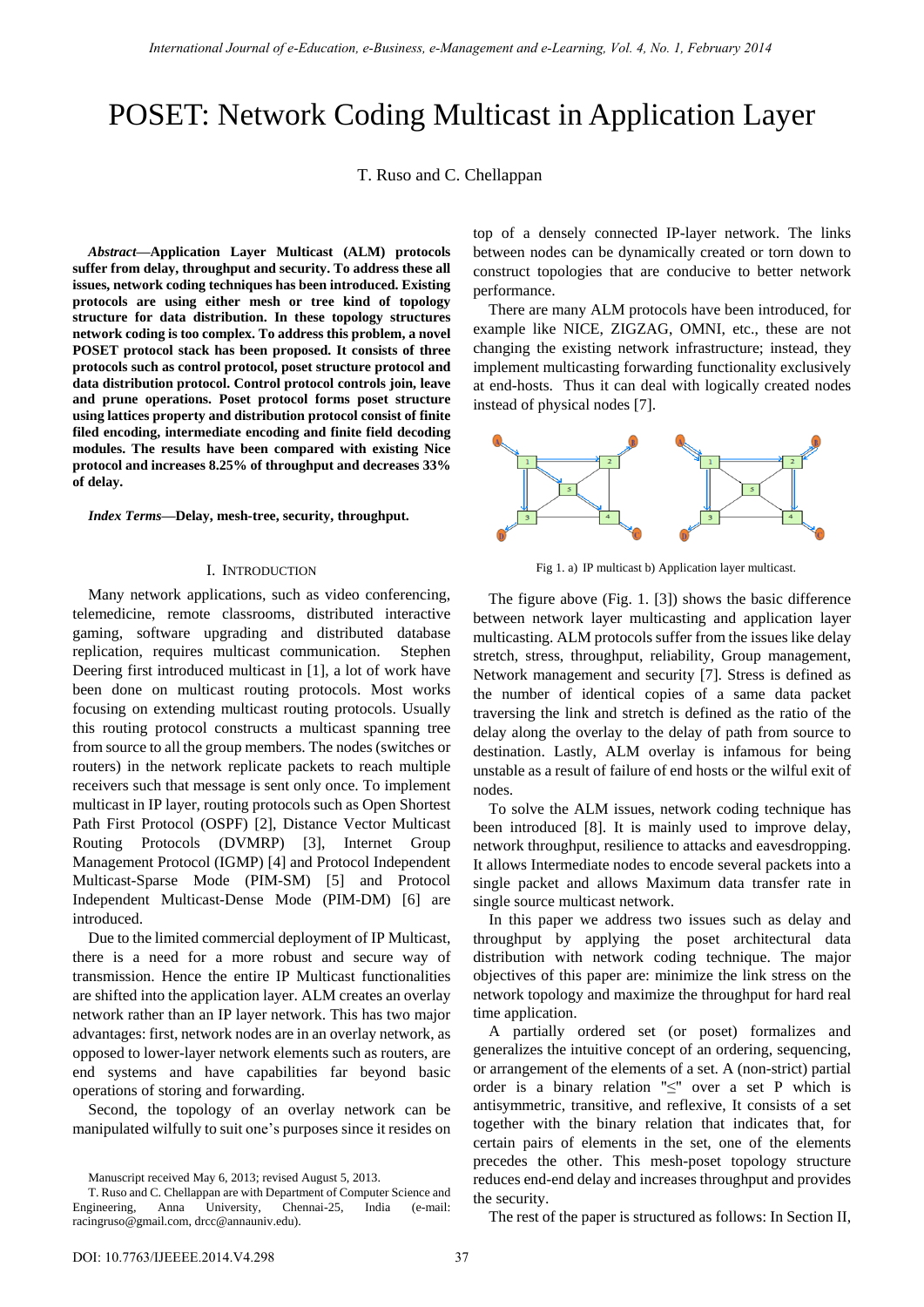describes the related works and explain how different ALM protocols and network coding techniques are working. In Section III, describes proposed the mesh-poset protocol architecture. In Section IV, described modules in proposed system. In section V, simulation setup has been described, in Section VI, discussed performance evaluation and in Section VII, we conclude our work.

# II. LITERATURE SURVEY

ALM is an implementation of multicasting functionality as

an application layer instead of a network layer. While IP Multicast is implemented by network nodes (i.e. Routers) and avoids multiple copies of the same packet on the same link as well as possibly constructing optimal trees, ALM is implemented by application nodes (either end systems or proxies) and results in multiple copies of the same packet on the same link as well as typically constructing non-optimal trees. To solve IP multicast issues like routing, group management, address allocations, authorization and security, QoS, scalability, so many ALM protocol has been introduced.

| TABLE I: COMPARISON OF DIFFERENT ALM PROTOCOLS |                           |                             |                                 |                         |
|------------------------------------------------|---------------------------|-----------------------------|---------------------------------|-------------------------|
| <b>ALM Protocol</b>                            | <b>Topology Structure</b> | <b>Structure Refinement</b> | <b>Node Joins At</b>            | <b>Control Overhead</b> |
| <b>NARADA</b>                                  | Mesh                      | Periodically                | Random join                     |                         |
| <b>CAN</b>                                     | Mesh                      | No                          | Closest node                    | O(d)                    |
| P2P                                            | Mesh                      | At every join               | Random join                     |                         |
| <b>HMTP</b>                                    | Tree                      | Periodically                | Designated member of the island |                         |
| <b>LAPTOP</b>                                  | Tree                      | No.                         | Not specified                   |                         |
| <b>TAG</b>                                     | Tree                      | No                          | Root                            | $O(k(\log N))$          |
| <b>OMNI</b>                                    | Tree                      | Periodically                | Source                          | O(log N)                |
| ZIGZAG                                         | Tree                      | Periodically                | Cluster head                    | $O(K^*log N)$ or $O(K)$ |
| <b>NICE</b>                                    | Tree                      | At every join               | Cluster head                    | O(log N)                |
| <b>Bin Casting</b>                             | Tree                      | At every join               | Root                            | ۰                       |

From Table I, we understood that NARADA, CAN, P2P protocols are mesh based and HMTP, LAPTOP, TAG, OMNI, ZIGZAG, NICE, BinCast are tree based protocols. These protocols are only changing the topology structure. Issues of ALM [9] are Delay stretch, Bandwidth, Throughput, Reliability, Security, Group Management Network Management. To address the ALM issues, Network technique has been introduced [10].

Network Coding [11] generalizes tradition store-and-forward routing techniques by allowing intermediate nodes in networks to encode several received packets into a single coded packet before forwarding. Network coding is done using Coding matrix as follows:

# *Y*=[*C*] [*X*]

In Network coding [12], [13] the nodes in a network are allowed to encode the information received from the input links. Specifically, a collection of subsets of links is given, and a wire tapper is allowed to access a link from a collection of links without being able to obtain any information about the message transmitted.

A distributed random linear network coding approach [14], for transmission and compression of information in general multisource multicast networks is presented. Network nodes independently and randomly select linear mappings from inputs onto output links over some field. Random linear coding performs compression when necessary in a network. Benefits of this approach are decentralized operation and robustness to network changes or link failures. Simulation based approach is implemented using steiner tree algorithm.

Fig. 2 illustrates a distributed random linear network coding.  $X_1$  and  $X_2$  are the source processes being multicast to the receivers and the coefficients are randomly chosen elements of a finite field. The label on each link represents the process being transmitted on the link.





File distribution via network coding [14] has received a lot of attention lately. However, direct application of network coding may have security problems. In particular, attackers can inject "faked" packets into the file distribution process to slow down the information dispersal or even deplete the network resource. Therefore, content verification is an important and practical issue when network coding is employed. The Content verification done using "HASH AND SIGN TECHNIQUE".Given original data *X* and a collision-free hash function h, a hash value h( *X*) is computed, which is then signed by employing a digital signature scheme S with some signing key k, and the signature Sk( h( *X*)) is published. Problem 1: The total size of the hash values is proportional to the number of blocks, which could be very large. Problem 2: The cryptographic hash function proposed is computationally expensive.

The original m information flows on source side are composed as one group and encoded into n information flows (*n*>=*m*) with equal size which are re-encoded and forwarded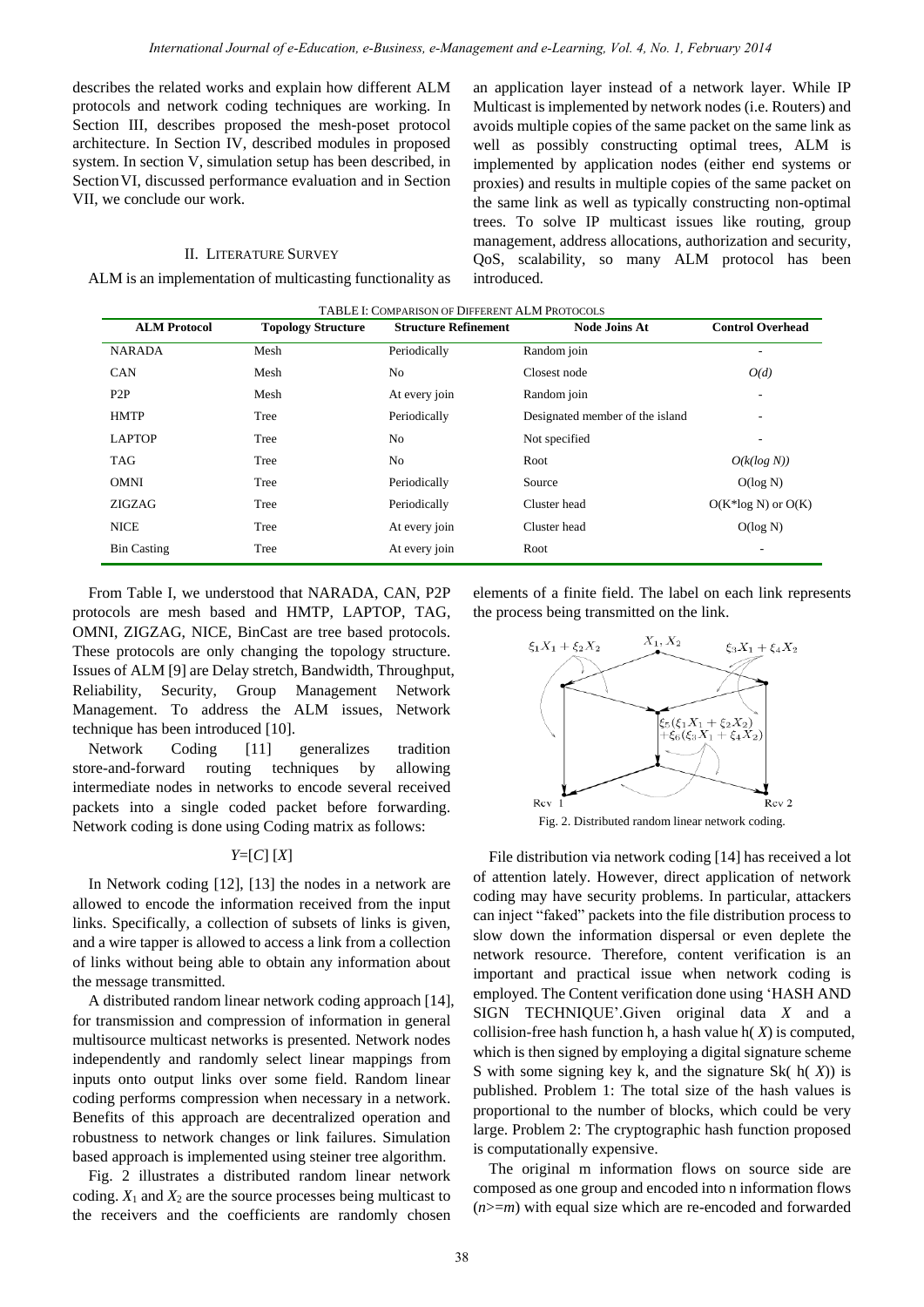by the intermediate node [15]. The original information flow could be acquired through the decoding algorithm after destination receives all the packets.

Source side encoding: When information is needed on the source side m numbers  $g_1$ ,  $g_2$ ,  $g_n$  from a finte field F is randomly selected and they are linearly encoded as below:

Intermediate node re-encoding: Intermediate node stores the encoded message and re-encodes the message with same group label. Suppose the intermediate node receives K encoding information  $Y_1$ ,  $Y_2$ ,... Yk, these are re-encoded using encoding factor  $hi_1$ ,  $hi_2,...$  *hik* where *h* is the inner product of matrix g and encoding vector matrix *k*.

Destination side decoding: The m original source information is obtained at the receiver node by finding the product of the above output and encoding matrix inverse. If the received encoding is less than m the information feedback mechanism could inform the upstream node to re-encode and re-forward until the information could be recovered by the destination node.

## III. POSET PROTOCOL STACK

In Fig. 3, POSET protocol stack consist of three major blocks such as Control Protocol, Multicast Tree construction and Multicast content distribution.



Fig. 3. POSET architectural diagram.

#### *A. Control Protocol*

There are three control messages: JOIN, LEAVE and PRUNE. For each node in layer i, messages with adjacent parent node of the multicast tree is periodically exchanged.

# *B. Multicast Tree/Poset Construction*

Every cluster has a representing node called the POSET head which is optimally selected using the delay x bandwidth product. This POSET head looks after the POSET construction based on the product so that weak nodes are not over headed. The tree also varies based on the number of clients which is discussed in detail later.

Poset architecture construction algorithm. For every registered node Count $\leftarrow$  count+1 Endfor If count  $\langle 8 \rangle$  //ring topology For i=0..7 node  $[i] \leftarrow \rightarrow$ node $[i+1]$  endfor  $node[count] \leftarrow \rightarrow node[0]$ 

| else if count= $8 \parallel 16$ | //Lattice topology |
|---------------------------------|--------------------|
| create poset                    |                    |
| else.                           |                    |

 create poset for 8 create ring for the rest

# *C. Multicast Content Distribution*

In data distribution, each registered node is aware of its neighbours. Data packets are sent from the source to the destination via the intermediate nodes in such a way that the following operations are performed.

First intermediate node performs a finite field encoding. Second intermediate node performs Network Coding as a way of mixing 2 packets using global encoding vector and is forwarded. Finally the receiving side distributor decodes the packets and broadcasts the data to all its receivers.

#### IV. MODULE DESCRIPTION

As clearly shown in Fig. 3, each and every participating node should register in the server before multicasting of information. The Processor and system configuration are analyzed. Collected Metrics are processed. POSET value is assigned. Nodes are arranged using POSET property. Clusters of nodes are formed. Data is then distributed. The modules in our system are listed below:

#### *A. Network Setup*

In this project, we deal here with cooperation, unreliable communication and highly dynamic environment. We aim at achieving robustness and tolerance to failure in a setting where agents can be redundant and communication is unreliable.



Fig. 4, we create a mesh-POSET architecture wherein the participating nodes are arranged in the POSET based on the POSET property. The network is set up in such a way that different POSETs can interact with each other through a common server and each POSET has its own head which co-ordinates the intra-POSET communication.

## *1) Buffer maintenance*

A region of memory is allocated for the buffer which is used to temporarily store the packets from the server while the preceding set of packets are being processed to the destination. The packets are released only after receiving an acknowledgement from the destinations. The buffer adjusts timing by implementing a [queue](http://en.wikipedia.org/wiki/Queue_(data_structure)) algorithm in memory.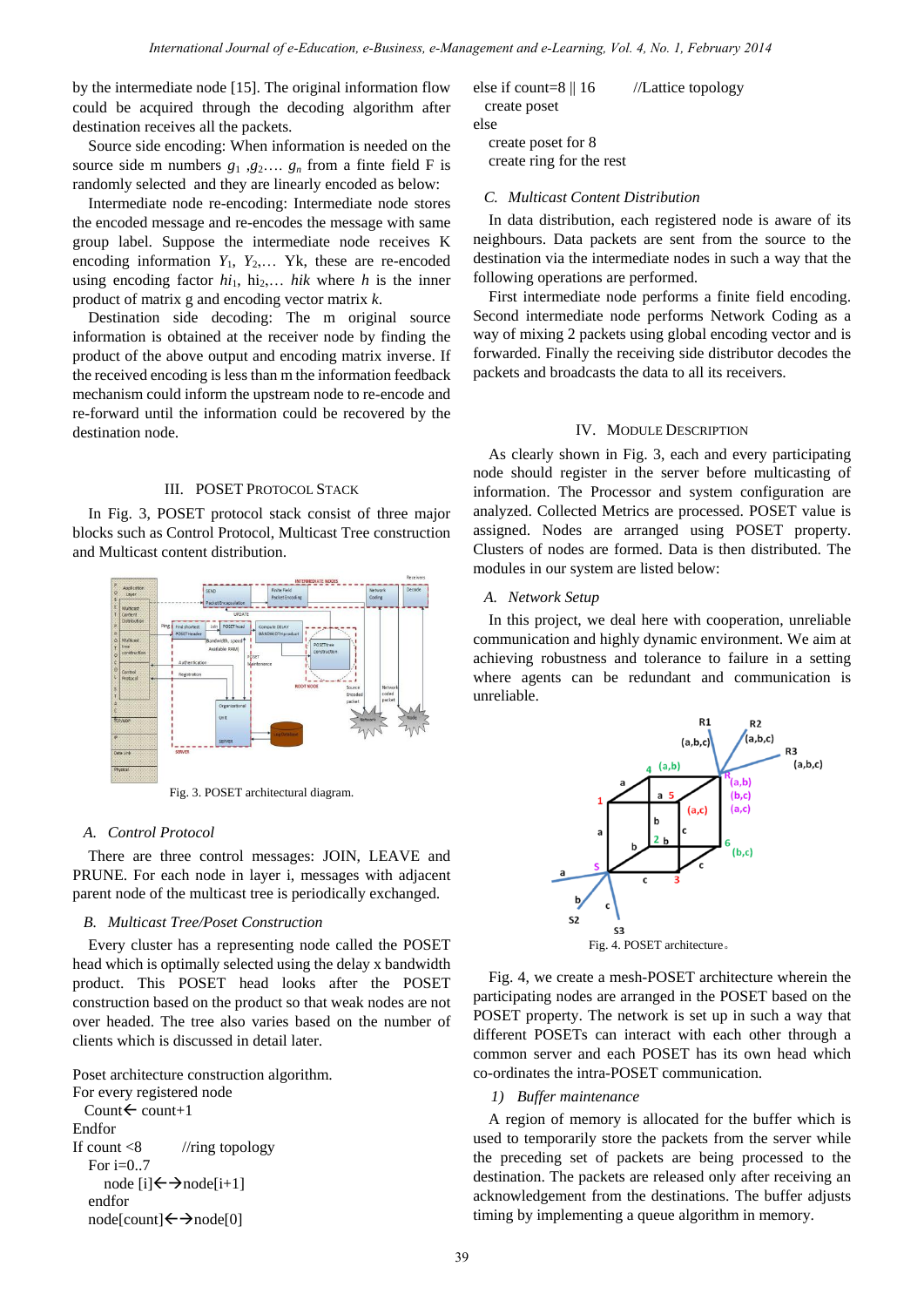# *2) POSET property*

The POSET property (i.e.) delay x bandwidth product in this case is calculated for every node. It indicates the maximum amount of data that can be handled at a given time. Hence the major advantage of setting up the network based on this property is that only the most efficient and capable (i.e. having highest delay x bandwidth product) node is assigned to do network coding (as it involves more computation). Every time the simulation runs, the POSET property value for each node changes and hence the tree constructs dynamically based on this value.

# *B. Dynamic Topology Creation*

Since the client can give any number of nodes as input, the topology dynamically changes according to the input. For an input of: Less than 8, Ring topology is created Between 8 to 16, A POSET of 8 and Ring for the rest is created Greater than 16, Two POSETs are created

## *C. Finite Field Encoder*

Random linear coding is adopted for network coding scheme. The information codes are grouped and are labelled. The POSET head receives multiple packets from different clusters and stored in a buffer. Based on the constraints of time slot and buffer size, the packets are lined for encoding.

Encoding is done by splitting the input text into suitable size and converting it into MATRIX format. This is then combined with the finite field to produce the encoded matrix. Encoding factor and the group label are also added into head information. As per the above Fig., node 0 does encoding.

$$
E_i = m \sum j - 1 \quad F_{ij} A_j \quad i = 1, 2, ..., n \tag{1}
$$

# *D. Network Coder*

In the POSET architecture, the encoded packets are multicasted to the connected nodes where network coding takes place. Two packets are collected in all the network coding areas and these are combined using a double-layered misplacement key which is shared only with the receiver.

#### *E. Finite Field Decoder*

The network coded packets are separated using the secretly shared key, decoded and then broadcasted to the intended destinations.

$$
AJ = m \sum j-1 \quad Y_{ij}F-1 \quad i=1, 2, ..., n \tag{2}
$$

#### V. SIMULATION

Poset protocol is simulated by omnet++. The network topologies were developed using OverSim, which is a simulation framework for overlay and P2P networks. The simulator allows collecting data on sent, received packets and the network traffic per node.

Table II, shows the simulation parameters. In simulation set up, 500 nodes with different bandwidth, memory and processor speed, have been taken. The end to end delay is calculated while sending fixed size packet (1024 bytes). Delay and bandwidth metrics are used to calculate POSET value. Delay is measured by adding packet delivery delay, propagation delay and route delivery delay. It is typically measured in multiples or fractions of seconds. Delay may differ depending on the type of processing the node does.

| <b>TABLE II. SIMULATION PARAMETERS</b> |                             |  |  |  |
|----------------------------------------|-----------------------------|--|--|--|
| <b>Parameter</b>                       | Value                       |  |  |  |
| Simulator                              | $OMNet++$                   |  |  |  |
| Protocol Studied                       | IP Multicast, NICE, BinCast |  |  |  |
| Simulation Time                        | $500 \text{ sec}$           |  |  |  |
| Network                                | Overlay network             |  |  |  |
| Bandwidth                              | Variable                    |  |  |  |
| Traffic type                           | CBR (TCP)                   |  |  |  |
| Data payload                           | Bytes/packet                |  |  |  |

#### *A. Network Setup*

In Fig. 5, each poset consist of seven children nodes and one poset head node. Nodes are arranged by poset value, it is calculated by delay x Bandwidth product. There is a single server, which is used to start the multicast session.



#### VI. PERFORMANCE EVALUATION

Performance evaluation matrices are delay and bandwidth. *Delay*: On plotting the number of receivers on the *X* axis and End to end delay on the *Y* axis:



Fig. 6. End-end delay comparison.

In Fig. 6. End-End delay is very high in Coded Multicast protocol because the data distributions are sequential and